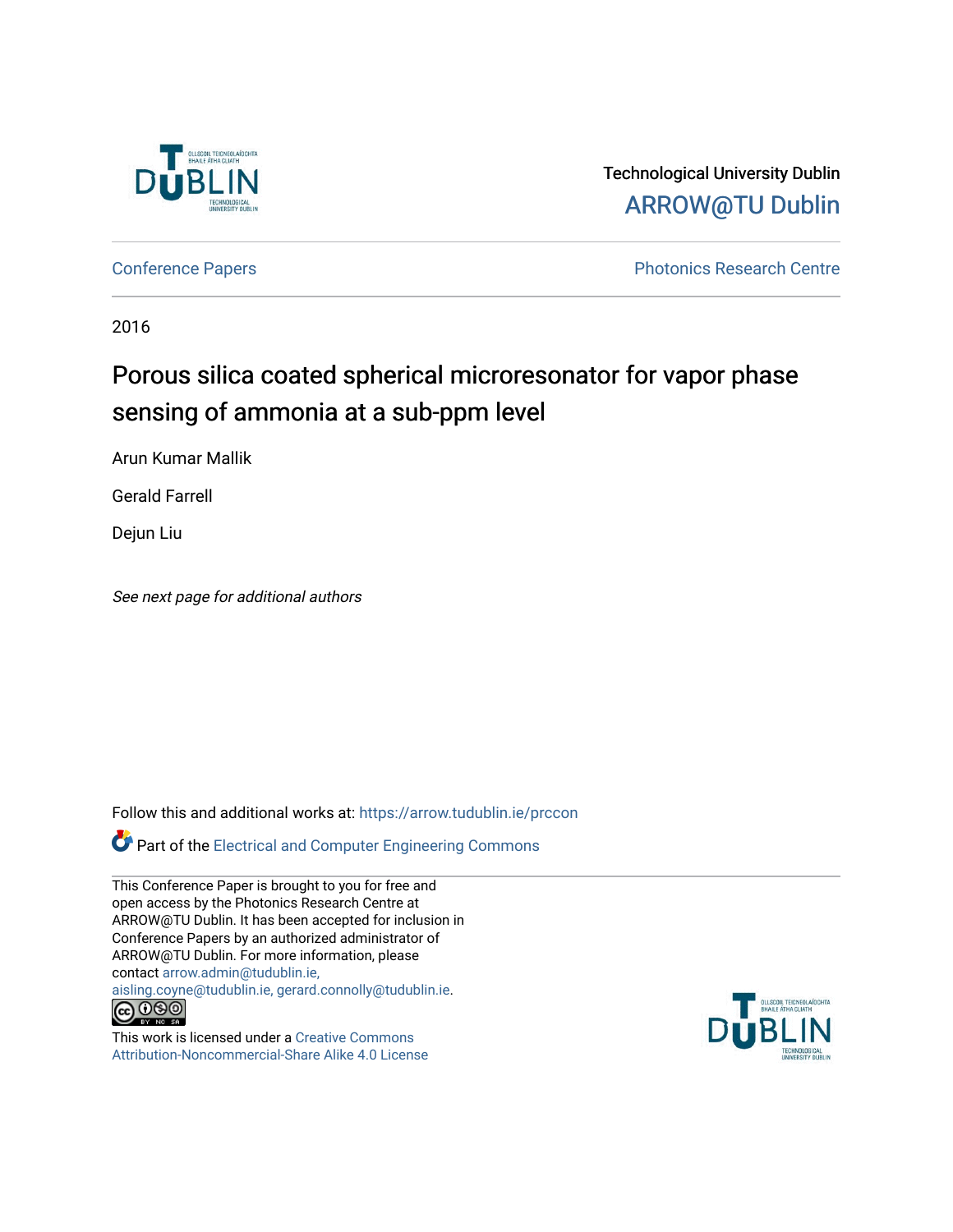# Authors

Arun Kumar Mallik, Gerald Farrell, Dejun Liu, Vishnan Kavungal, Qiang Wu, and Yuliya Semenova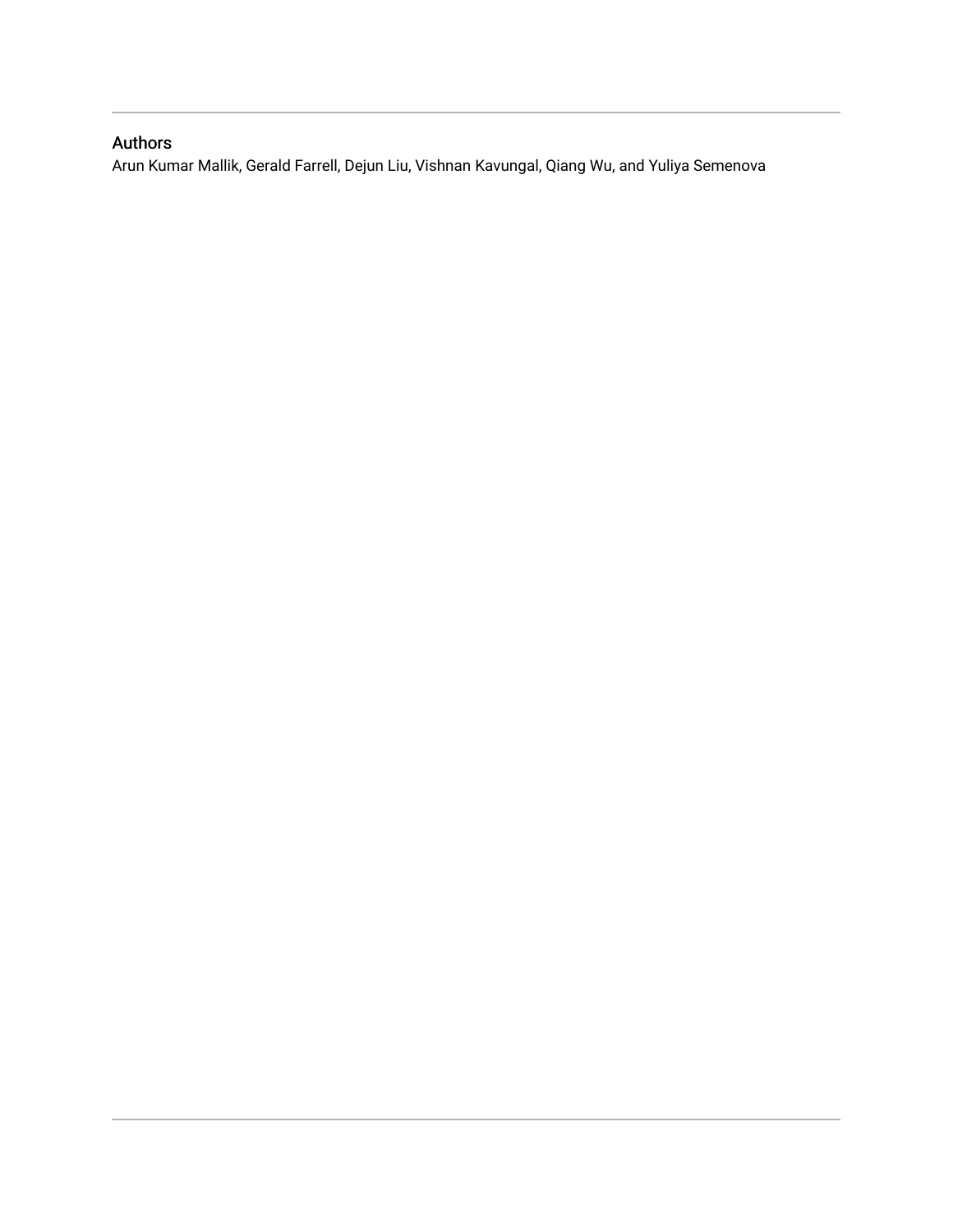# **Porous silica coated spherical microresonator for vapor phase sensing of ammonia at sub-ppm level**

## **Arun Kumar Mallika\*, Gerald Farrella, Dejun Liua, Vishnu Kavungala , Qiang Wuband Yuliya Semenovaa**

a Photonics Research Center, Dublin Institute of Technology, Kevin Street, Dublin 8, Ireland <sup>b</sup>Department of Physics and Electrical Engineering, Northumbria University, Newcastle Upon Tyne, NE1 8ST, United Kingdom

#### **ABSTRACT**

A new type of fiber optic sensor for detection and quantification of ammonia (NH3) vapors is proposed and experimentally demonstrated. This sensor is based on a spherical silica micro resonator coated with porous silica gel. Whispering gallery modes (WGMs) in the micro resonator are excited by evanescent coupling to a tapered fiber with a 3.3 µm waist diameter. The optical properties of the porous silica layer change when it is exposed to ammonia vapor, leading to a spectral shift of the WGM resonant wavelengths. The sensitivity of the proposed sensor has been tested by exposing it to different low level concentrations of ammonia: 4 ppm,8 ppm,12 ppm and 30 ppm at constant relative humidity (50% RH) and constant temperature (23<sup>0</sup>C). The response and recovery times are measured as 100 and 570 seconds respectively.

**Keywords:** Optical resonator, whispering gallery mode, ammonia sensor, fiber optic sensor

### **1. INTRODUCTION**

Ammonia( $NH<sub>3</sub>$ ) is a highly toxic and corrosive substance that can be found both naturally and produced by humans in various fertilizers, refrigeration systems, during manufacturing of dyes, drugs, synthetic fibers, etc.[1,2].The lower limit of human NH3 perception by smell is around 50 ppm[3].Increasing the concentration of ammonia in air causes severe adverse effects in the human respiratory system, eyes and skin. Over the past decade, several techniques for detection of NH3have been reported based on measurements of electrical current in nano structured metal oxides [4], conducting polymers[5], carbon nanotubes[6] and nano structured graphene [7].Optical fiber based sensors have some unique advantages over their electrical analogues such as remote and real time monitoring, immunity to various sources of disturbance such as electromagnetic interference, radioactivity, and explosive environments. Amongst the optical fiber techniques, sensors based on the whispering gallery modes (WGMs) in spherical microresonators found many applications in the fields of molecular adsorption [7],refractive index[8],temperature [9] and gas sensing[10] due to their ultra-high quality factors, low absorption losses and inexpensive fabrication. WGMs in a spherical microresonator rely on total internal reflection at the microsphere interface. Due to large refractive index contrast between the microsphere and surrounding medium the radiation loss is typically very small, resulting in a very high Q factor. Polymer coated spherical micro resonators have been previously reported for chemical vapor sensing [11]. When such an optical micro resonator is coated with a thin layer of polymer, WGM frequency shift occurs when the polymer undergoes a change in its refractive index or thickness due to the absorption of chemical vapors.

In this paper we propose a new type of fiber optic ammonia vapor sensor based on a microsphere resonator coated with porous silica. Porous silica gels were prepared by acid hydrolysis of Tetraethyl orthosilicate (TEOS).WGMs in the microsphere resonator are excited by evanescent coupling of light using a tapered fiber with a waist diameter of 3.3 µdetailed investigation of the sensor performance has been carried out by exposure of the sensor to low concentrations of ammonia vapor in the gas chamber.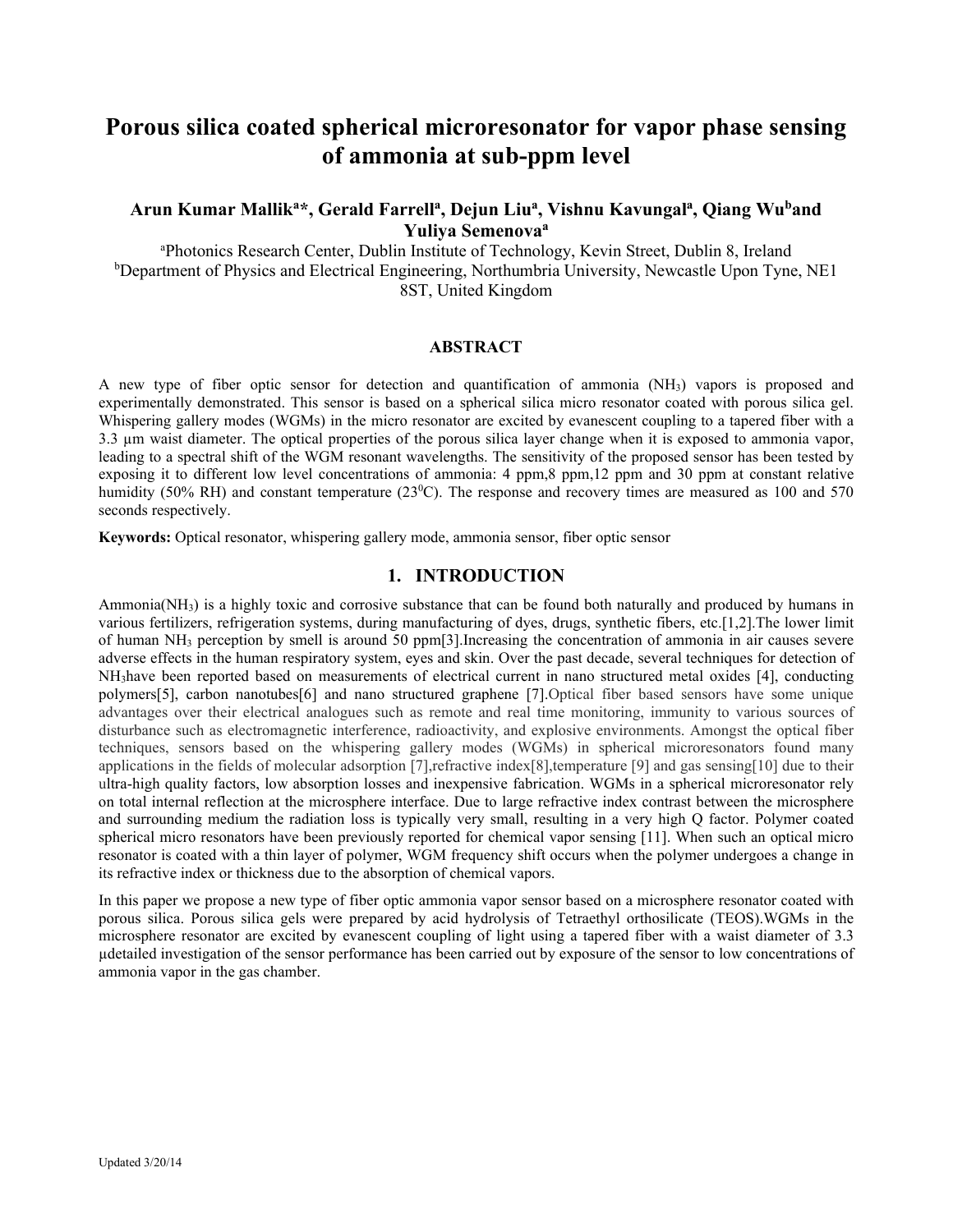#### **2. EXPERIMENTAL**

#### **2.1 Synthesis of porous silica gel**

Porous silica gel is typically prepared in laboratory conditions by sol-gel polymerization of tetra orthosilicate under hydrolic conditions using either acids or base catalysis. For our experiments Tetraethyl orthosilicate (TEOS), Ethyl alcohol and sulphuric acid  $(H_2SO_4)$  were purchased from Sigma- Aldrich and were used without any further purification. 10 mL of TEOS and 5 mL of ethanol were mixed in a 250 mL measuring flask and kept in a magnetic stirrer for 20 minutes at room temperature. 1.5 mL of  $H_2SO_4$  was poured in to the TEOS solution in the flask under constant stirring. The solution turned to gel form after 3 hours of continuous stirring. The pore size is extremely small and evenly spread in the acid catalyst [12].The individual silica particles cannot be resolved. Hence the gel appears to be transparent.

#### **2.2 Device fabrication and characterization**

The microsphere for our experiments was fabricated at the tip of a standard single mode fiber. The cleaved end of the fiber was put inside a fusion splicer (Sumitomo Type-36). A series of electric arc discharges was applied to the cleaved part of the fiber, so that the tip of the fiber was gradually softened and became spherical in shape due to surface tension. Microsphere samples were dipped into the silica gel and pulled out very fast. Coated porous silica microspheres were kept for drying at room temperature for 24 hours. Tapered fiber was fabricated using a customized micro heater brushing technique [13]. A few centimeters of coating length was removed from the fiber before tapering. Then the fiber was placed horizontally using two computer controlled XYZ translational stages pulling the fiber through the micro heater opening. During tapering, translation stages were moved horizontally at the same time fiber was being stretched by the stages. In our experiment the tapered waist diameter is approximately 3.3 micron. The fabricated fiber taper was then fixed on a glass slide at a height of  $\sim$ 5 mm from the slide surface using two drops of UV curable epoxy (Norrland).

#### **2.3 Vapor phase detection**

The fabricated device was kept in a chamber of approximately 106 L in volume. For vapor sensing experiment, a certain volume of the analyte was injected into the test chamber by using micro syringe. The concentration of vapors was calculated using following equation. (1) [14]

$$
C_{ppm} = \frac{V_{\mu L} \times D_{gmL^{-1}}}{M_{gmol^{-1}} V_{mL}} \times 2.42 \times 10^7
$$
 (1)

where,  $C_{ppm}$  is the required vapor concentration,  $V_{\mu L}$  is the volume of the liquid analyte,  $D_{gmL^{-1}}$  is the density of the liquid ,  $V_{mL}$  is the volume of the rest chamber and  $M_{gmol^{-1}}$  is the molecular weight of the liquid analyte. All the subscripts are the corresponding units. The temperature inside the test chamber has been kept constant at 22 °C throughout the experiment.

#### **3. RESULTS AND DISCUSSION**

The experimental setup for characterization of the gas sensor consists of a broadband light source (Thorlabs S5FC1005S), polarization controller, optical spectrum analyzer (OSA, Advantest Q8384) and a temperature controlled humidity chamber (ETS 5503). The coated microsphere was mounted in an XYZ nano-positioning stage and then slowly placed in contact with the tapered fiber inside the test chamber. Light from the broadband superluminescent light source (SLD) operating in the wavelength range 1530-1570 nm was launched into the fiber taper and the corresponding transmission spectrum was observed at the taper output by means of the OSA. The wavelength resolution of the OSA was 10 pm. The microsphere was gradually and carefully brought in direct contact with the tapered fiber until the WGM resonances were clearly observed in the transmission spectrum of the fiber taper. The polarization controller was also adjusted manually to achieve maximum light coupling efficiency. Figure 1 (a) illustrates a typical fiber taper transmission spectrum achieved with porous silica coated microsphere. As can be seen from Fig. 1(a), periodic transmission dip can be observed. The value of the free spectral range (F.S.R) determined from the graph (1.9 nm) can be used to estimate the microsphere diameter or its effective refractive index based on the approximate formula [15]:

$$
F.S.R \approx \frac{\lambda_0^2}{\pi D n_s} \tag{2}
$$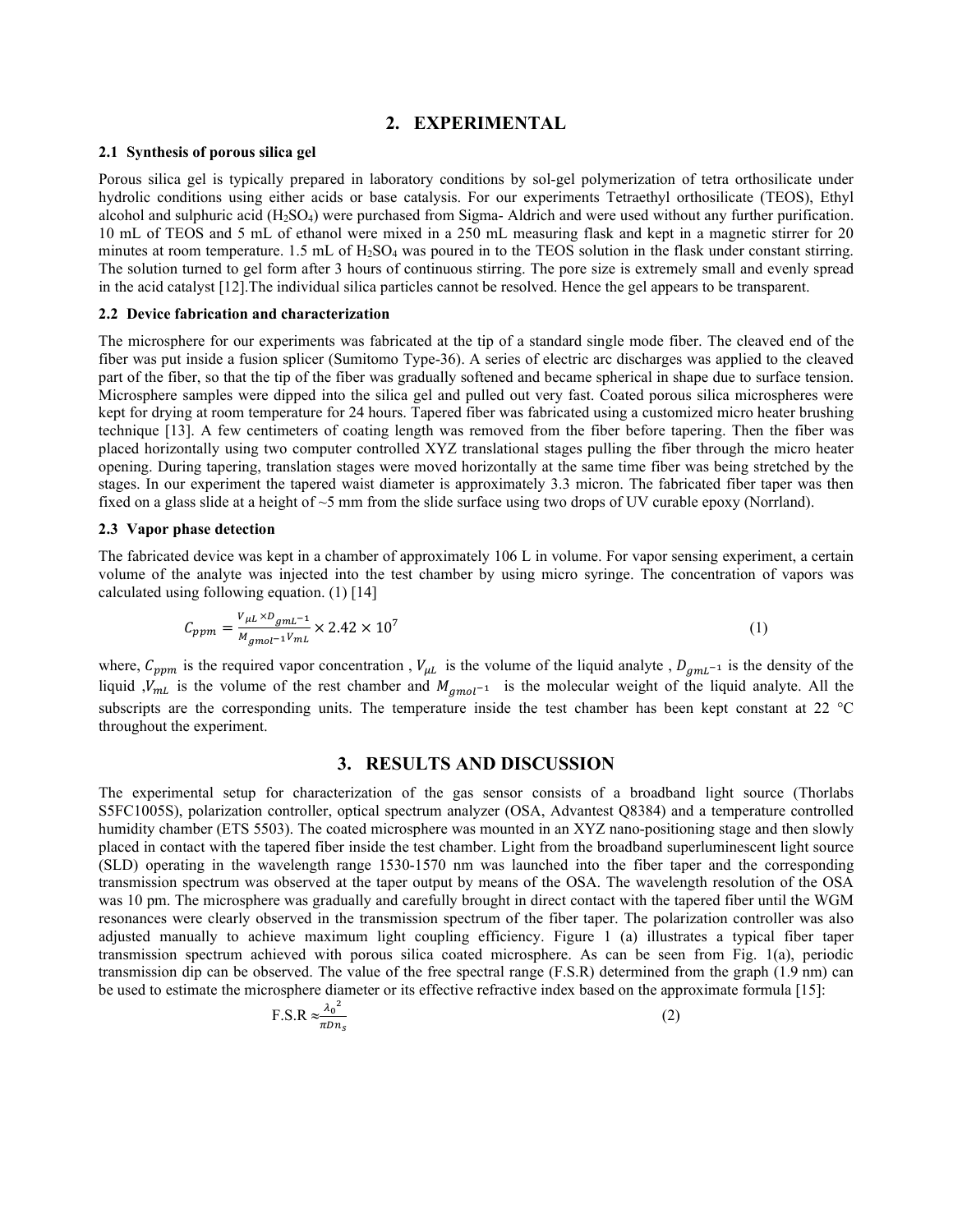where $\lambda_0$ ,*n*, and *D* are the resonant wavelength, the refractive index of the microsphere and the microsphere diameter, respectively. As the sphere diameter is 282 µm from Fig.1 (b), the refractive index of the porous silica is close to  $n_s = 1.42$  which is a good agreement with the result reported in the previous publication [16].



Fig.1. (a) Transmission spectrum recorded with porous silica coated microsphere with a diameter of 282  $\mu$ m. (b) SEM image of porous silica coated microsphere used in experiment.

To investigate the sensing response of the porous silica coated microsphere toNH3vapor, small amounts of NH3 were injected into the gas chamber in sequence to create several low concentrations corresponding to 4 ppm, 8 ppm,12 ppm and 30 ppm of ammonia in air. As shown in Fig. 2(a), the WGM resonant wavelength experiences red shift when the sensor is exposed to NH3. The main reason behind the shift is a change in the effective refractive index of the silica coating when NH3 molecules were adsorbed on the surface of the sphere. A higher concentration of NH3 leads to a larger red shift in the resonance wavelength with a very short response time. Upon turning open the valve of the gas chamber, the resonance wavelength recovers to its initial position. Thus, it can be concluded that the resonator exhibits excellent response and recovery times suitable for NH3 detection. The maximum shift in the resonance wavelength was then plotted as a function of ammonia concentration as shown in Fig. 2(b).

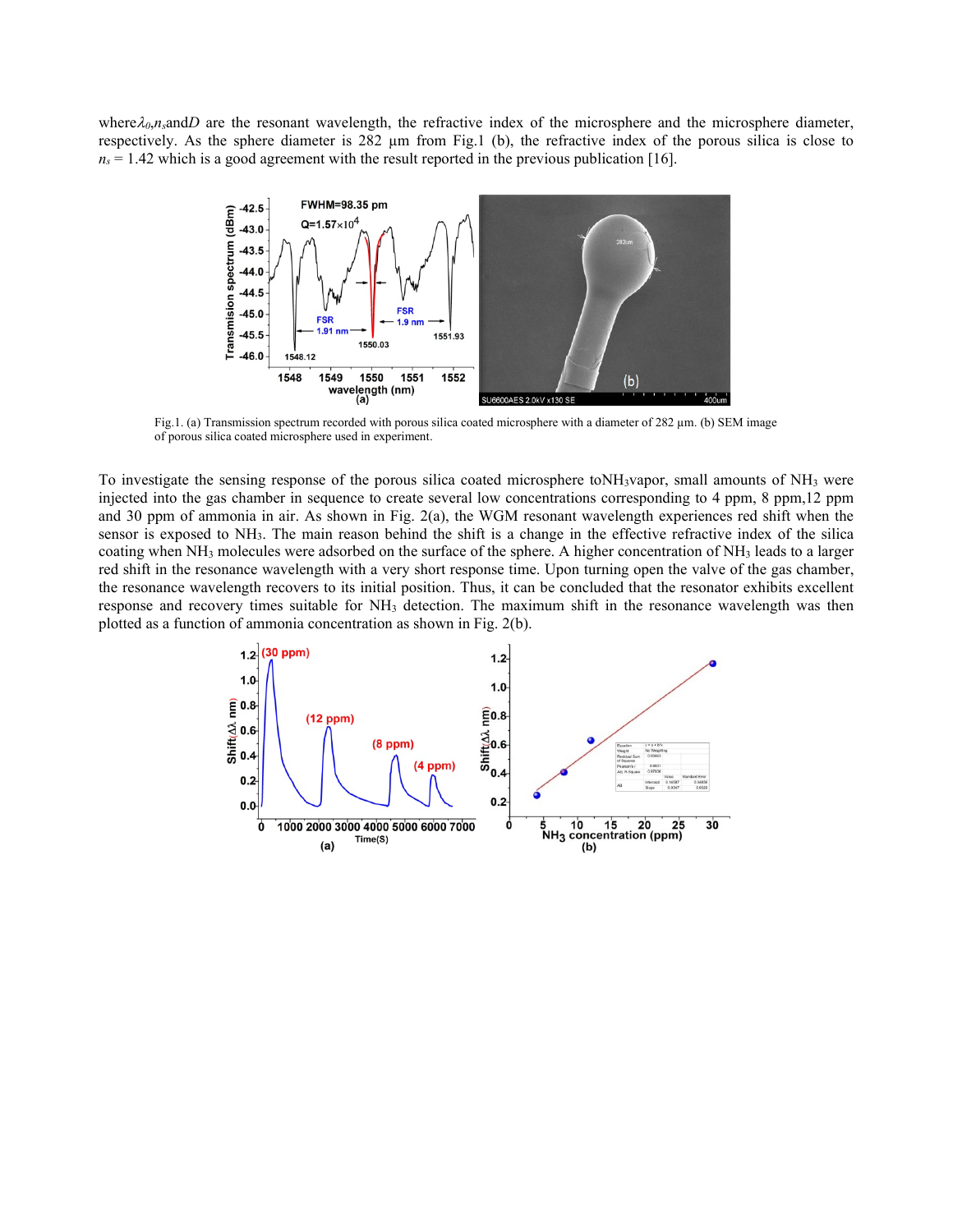

Fig.2. (a) Sensing response of the porous silica coated spherical resonator with different concentration of NH<sub>3</sub> vapors ranging from 30 ppm to 4ppm. (b) Sensor response as a function of NH<sub>3</sub> concentration.(c)Response and recovery time of NH<sub>3</sub> sensor in response to 4 ppm of vapor NH<sub>3</sub>

The response and recovery times are two crucial parameters for any gas sensor. The response time is the time taken for a sensor to reach 90% of the total shift in resonance wavelength after exposing to vapors of ammonia inside the chamber, whereas the recovery time is the 90% of the change in wavelength after withdrawing the vapors from the chamber. The response time of the device to 4 ppm of NH3 was calculated to be approximately 100s, whereas the recovery time was measured to be 570s as shown in Fig 2(c).

The detection limit of the porous silica coated spherical resonator is calculated using method reported in [17]. The *Q*factor of the 282 µm coated microsphere calculated from the transmitted spectrum was  $1.57x10^4$  and the full-width half maximum (FWHM) calculated by fitting the resonance dip with Lorentz equation was 98.35 pm at  $\lambda = 1550.03$  nm. The detection limit of a 282 µm diameter porous silica coated microsphere is calculated as 57 ppb of ammonia which is 10 times better than that previously reported for a perylenediimide thin film coated gas sensor [14].

#### **4. CONCLUSION**

A novel type of ammonia sensor based on a whispering gallery mode microresonator has been proposed and experimentally demonstrated. The proposed sensor offers the advantages of compact size and high sensitivity. Experimental studies revealed excellent performance of the proposed sensor with fast response and recovery times and a detection limit of 57 ppb.

#### **REFERENCES**

- [1] Q. Meng, F. Zhang, Y. Zang, D. Huang, Y. Zou, J. Liu, G. Zhao, Z. Wang, D. Ji, C. Di, W. Hu and D. Zhu, J. Mater. Chem. C, 2014, 2, 1264–1269
- [2] M. Appl, in Ammonia: Principles and Industrial Practice, Wiley-VCH, New York, USA, 1999.
- [3] S. Budarvari, in The Merck Index, An Encyclopedia of Chemicals, Drugs and Biologicals, ed. J. M. O'Neil, Royal Society of Chemistry, Cambridge, 12th edn, 1996.
- [4] N. Kumar, A. K. Srivastava, R. Nath, B. K. Gupta and G. D. Varma, Dalton Trans., 2014, 43, 5713–5720
- [5] N. Chartuprayoon, C. M. Hangarter, Y. Rheem, H. Jung and N. V. Myung, J. Phys. Chem. C, 2010, 114, 11103– 11108.
- [6] J. Kong, N. R. Franklin, C. Zhou, M. G. Chapline, S. Peng, K. Cho and H. Dai, Science, 2000, 287, 622–625.
- [7] S. Arnold, M. Khoshsima, I. Teraoka, S. Holler, and F. Vollmer, "Shift of whispering gallery modes in microspheres by protein adsorption," Opt. Lett. 28, 272–274 (2003).
- [8] E. Krioukov, D. J. W. Klunder, A. Driessen, J. Greve, and C. Otto, "Sensor based on an integrated optical micro cavity," Opt. Lett. 27, 512–514 (2002).
- [9] C.-H. Dong, L. He, Y.-F. Xiao, V. R. Gaddam, S. K. Özdemir, Z.-F. Han,G.-C. Guo, and L. Yang, "Fabrication of high-Q polydimethylsiloxaneoptical microspheres for thermal sensing," Appl. Phys. Lett. 94, 231119 . [2009].